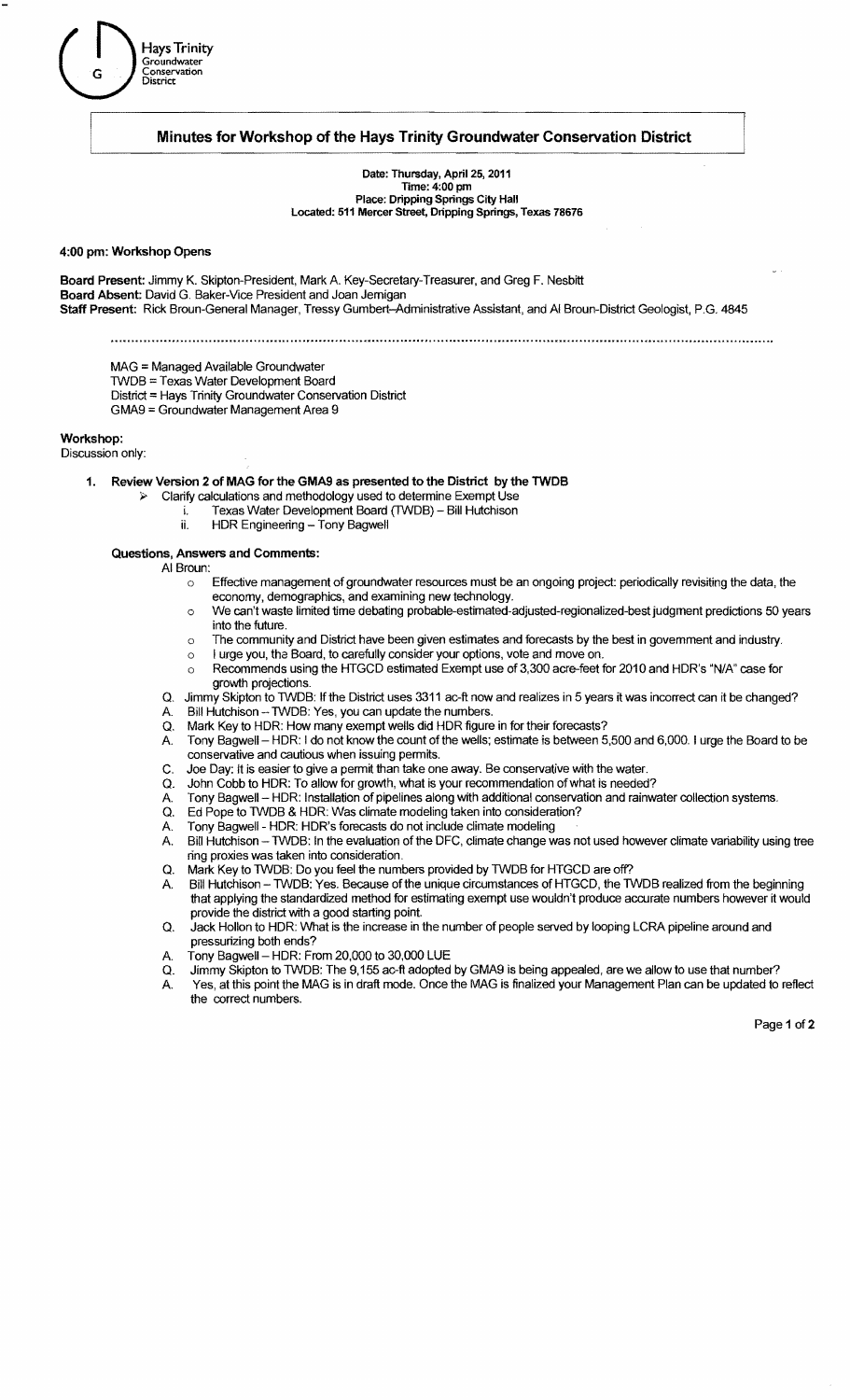## 5:01 p.m. Workshop Closed

# 5:01 p.m. Break

5:20 p.m. Meeting Opens

Board Roll Call:

Rick Broun:

o Roll Call was taken, a quorum was present.

- Public Comments: Non-Agenda Items
	- ⊙ The following people presented: David Glenn Invited HTGCD Board and Staff to a breakfast gathering on<br>Saturday, May 21<sup>st</sup> at the United Methodist Church of Wimberley. Andrew Sampson will be speaking on water issues in Central Texas.

#### Agenda Items:

Discuss and Possible Action on:

# 2. Finalizing Exempt Use Numbers and Send to the GMA9 and TWDB.

#### Public Comments:

No public comments provided

**Motion** 

Jimmy Skipton: Use 3300 ac-ft for 2010 and HDR's N/A case reduced by 11 ac-ft throughout their computations.

Mark Key: Seconded motion Vote: 3-0 in Favor (Jimmy Skipton, Mark Key, and Greg Nesbitt)

3. Board of Directors to review, discuss and possible action on motion from lawyer Eric Allmon for a rehearing ofWimberley Springs Partners permit

### Public Comments:

The following people presented: Joe Day, Eric Allmon - Attorney at Law

Board:

| Mark Key      |                                                                            |
|---------------|----------------------------------------------------------------------------|
|               | Nothing new has developed since the last ruling that would change his mind |
| Jimmy Skipton |                                                                            |
|               | Board reviewed documents sent to them from each lawyer                     |
| ∩             | Rules can't be changed midstream                                           |
|               |                                                                            |

## **Motion**

Mark Key: Deny the motion for a rehearing. Greg: Seconded motion Vote: 3-0 in Favor (Jimmy Skipton, Mark Key, and Greg Nesbitt)

## 4. Monitoring Run Program Update

Rick Broun

- District E-Lines are out of service  $\Diamond$
- $\circ$  Requested approval to remove e-lines from wells and add 1" pipe to one well
- o Recommends removing Still Windmill #2 from monitor run program

### Public Comments:

None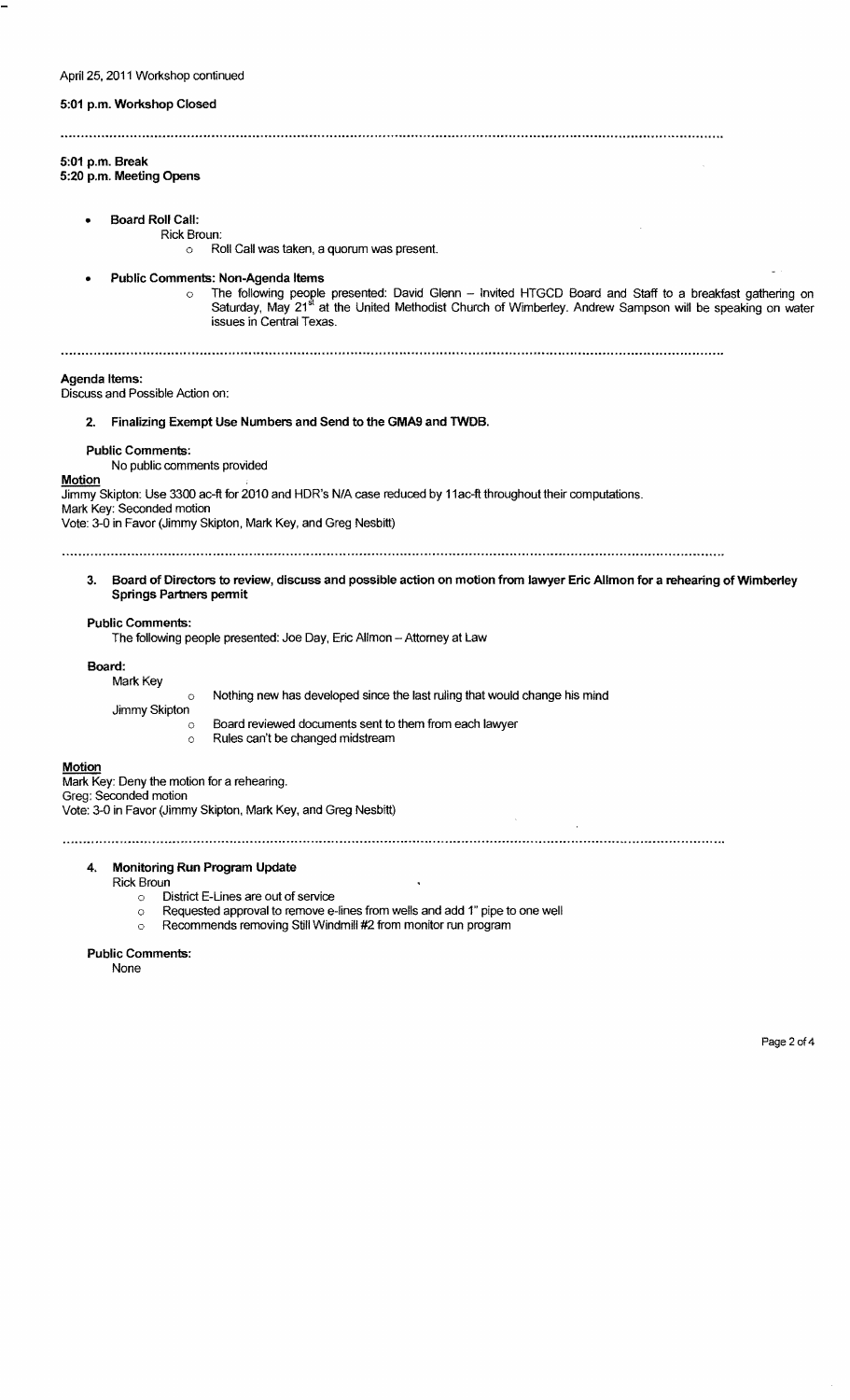April 25, 2011 Workshop continued Board: Jimmy Skipton o Recommends removing all problem wells from monitor run program 5. Completing Audit Letters Rick Broun o Has sent requests for completion of Auditor forms to 2009 and 2010 Board members. Public Comments: None Board : Jimmy Skipton o Recommends sending certified letters to non-respondent board members 6. Re-Districting Map Committee Members Public Comments: None **Motion** Jimmy Skipton: To appoint Tressy Gumbert, Mark Key, and Jimmy Skipton to the redistricting committee Greg: Seconded motion Vote: 3-0 in Favor (Jimmy Skipton, Mark Key, and Greg Nesbitt) 7. Discuss and possible action on Resolution to bring surface water to western Hays County Public Comments: The following people presented: Erin Banks and John Cobb Board: Jimmy Skipton o Read aloud Resolution No. 20110425 - Surface Water Alternatives Motion **Greg Nesbitt: Accept resolution as read.** Mark Key: Seconded motion Vote: 3-0 in Favor (Jimmy Skipton, Mark Key, and Greg Nesbitt) 8. Drought Stage Review Public Comments: None Board: Jimmy Skipton o Tonight's meeting was scheduled to accommodate David Baker as he will not be able to attend the meeting on April 28<sup>th</sup> o David requested this item be added to the agenda however he was not able to make tonight's meeting. Staff:

Rick Broun

- $\circ$  The drought stage triggers are checked weekly
- o We are currently in a voluntary 10% water usage reduction
- o We will be going to a 20% mandatory water usage reduction for non-exempt wells when we hit Alarm Stage
	- o Drought signs are available in the District office

Page 3 of 4